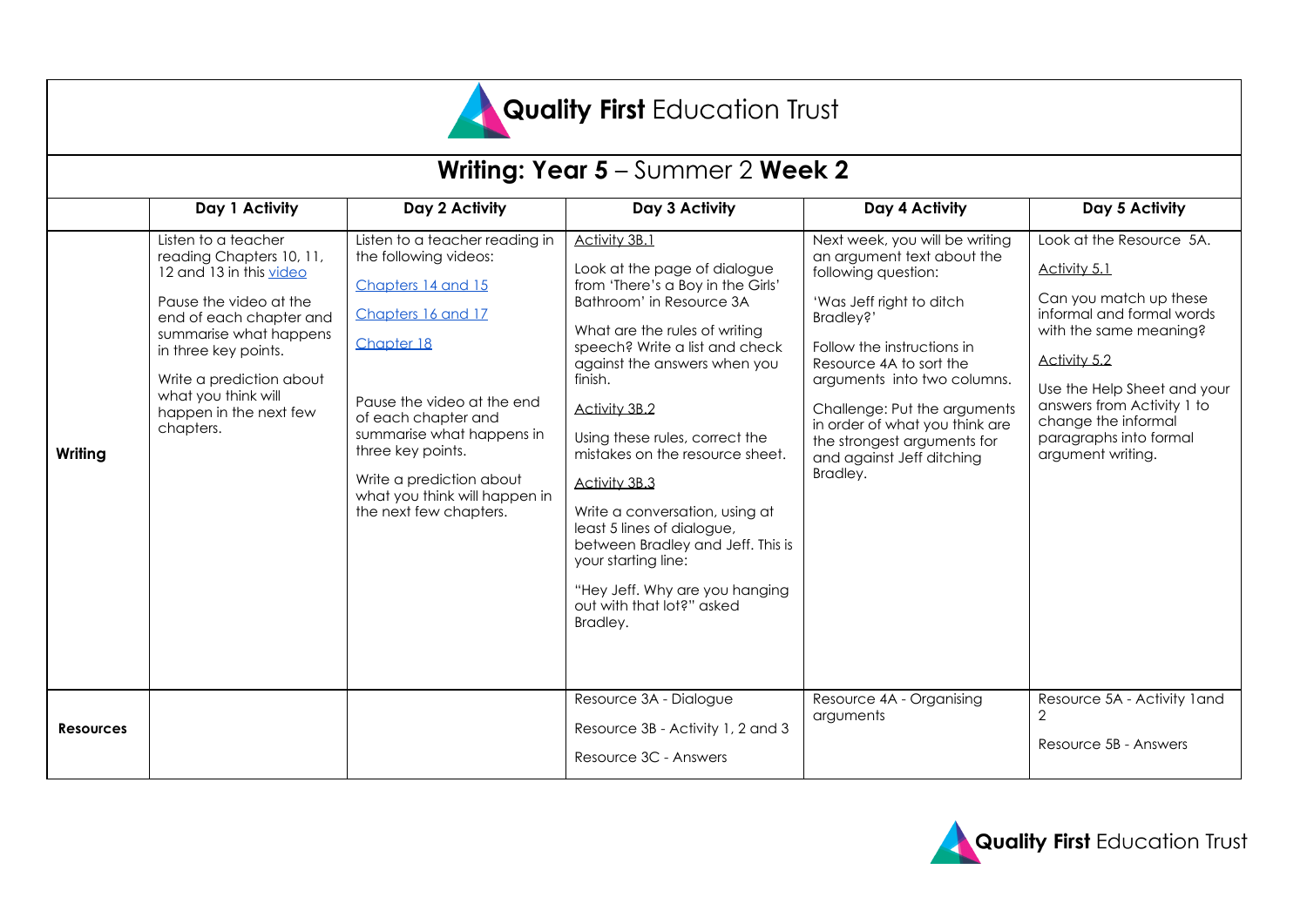

# Quality First Education Trust

|                            |                            |        |                                                                                                                                  |                                       | <b>Reading: Year 5 - Summer 2 Week 2</b> |                                      |                             |  |
|----------------------------|----------------------------|--------|----------------------------------------------------------------------------------------------------------------------------------|---------------------------------------|------------------------------------------|--------------------------------------|-----------------------------|--|
|                            |                            |        | Day 1 Activity                                                                                                                   | Day 2 Activity                        | Day 3 Activity                           | Day 4 Activity                       | Day 5 Activity              |  |
|                            |                            |        | Chapter 26 - Israel Hands                                                                                                        | Chapter 27 - Pieces of Eight          | Chapter 28 - In the Enemy's<br>Camp      | Chapter 29 - The Black Spot<br>Aaain | Chapter 30 - On Parole      |  |
| R<br>e<br>a<br>d<br>n<br>g | Whole<br>class             |        |                                                                                                                                  |                                       |                                          |                                      |                             |  |
|                            | n                          |        | Maya Moore: Basketball<br>Star                                                                                                   | Maya Moore: Basketball<br><b>Star</b> | Mava Moore: Basketball<br>Star           | Mava Moore: Basketball<br>Star       | Maya Moore: Basketball Star |  |
|                            | d<br>е<br>p<br>е<br>n<br>d | $\ast$ | Chapter 1                                                                                                                        | Chapter 2                             | Chapter 3                                | Chapter 4                            | Chapter 5                   |  |
|                            |                            |        | <b>Back on the Beam</b>                                                                                                          | <b>Back on the Beam</b>               | <b>Back on the Beam</b>                  | <b>Back on the Beam</b>              | <b>Back on the Beam</b>     |  |
|                            |                            | $**$   | Chapters 1 & 2                                                                                                                   | Chapters 3 & 4                        | Chapters 5 & 6                           | Chapters 7 & 8                       | Chapter 9                   |  |
|                            | е<br>n.                    |        | Rainforest food chains                                                                                                           | Rainforest food chains                | Rainforest food chains                   | Rainforest food chains               | Rainforest food chains      |  |
|                            |                            | ***    | Pages 1-8                                                                                                                        | Pages 8-16                            | Pages 16-24                              | Pages 24-34                          | Pages 34-44                 |  |
|                            |                            |        | correspond                                                                                                                       |                                       |                                          |                                      |                             |  |
| <b>Spelling</b>            |                            |        | criticise                                                                                                                        |                                       |                                          |                                      |                             |  |
|                            |                            |        | curiosity                                                                                                                        |                                       |                                          |                                      |                             |  |
|                            |                            |        | definite                                                                                                                         |                                       |                                          |                                      |                             |  |
|                            |                            |        | desperate                                                                                                                        |                                       |                                          |                                      |                             |  |
|                            |                            |        | Challenge: Choose 5 more words from the Year 5 spelling list and practise spelling those. Use the school strategies to help you. |                                       |                                          |                                      |                             |  |

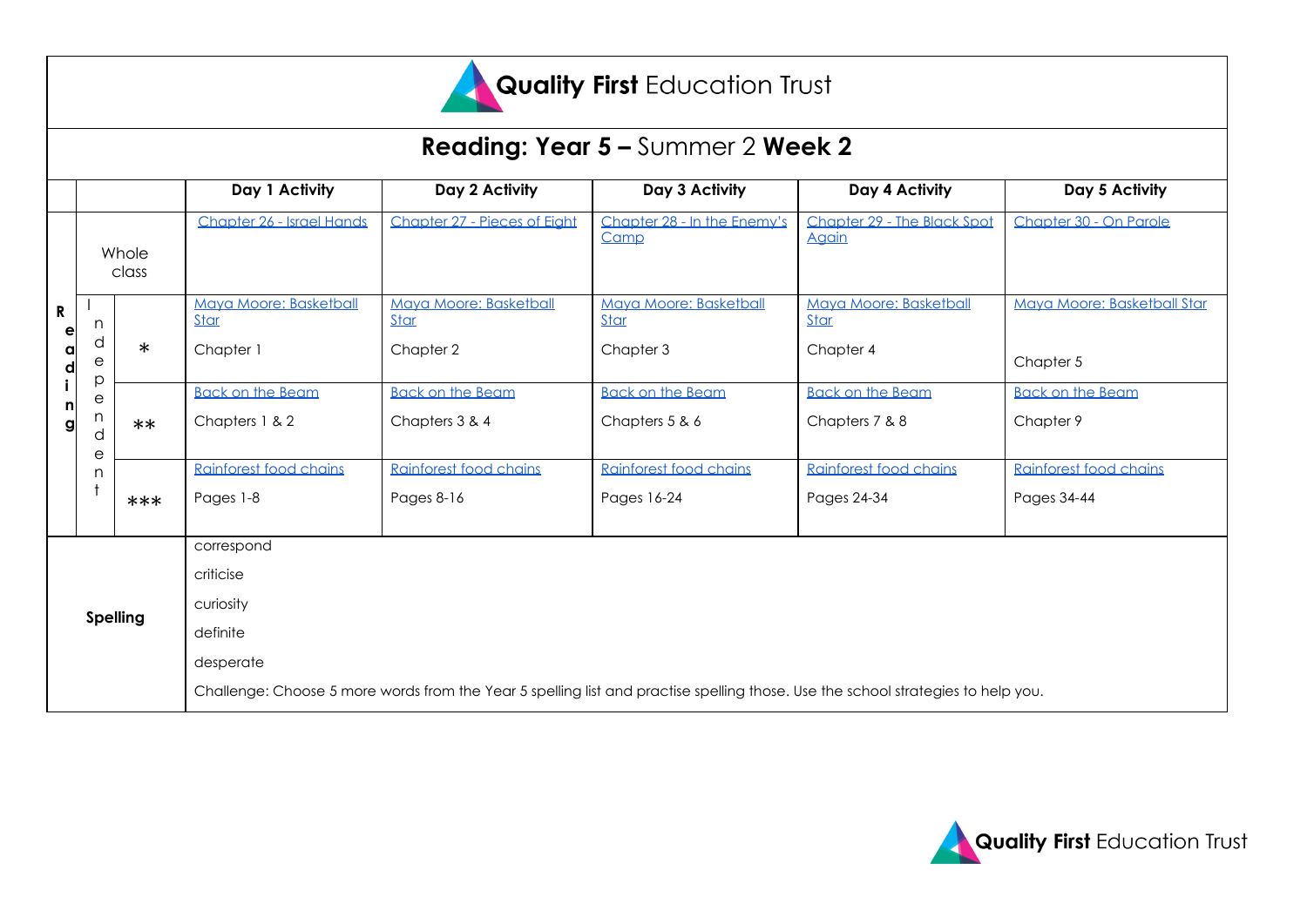#### **Resource 3A:**

"Uh-oh," Bradley said. "Here come those single-<br>rain Try not to say hello to them." again. Try not to say hello to them." "Hello, Jeff," said Lori. "Hello," said Jeff. "Hi," said Melinda. "Hi," said Jeff. "Hi, Jeff," whispered Colleen. "Hi," whispered Jeff. Lori laughed as the three girls walked away. Jeff shrugged. "I can't help it," he said sadly. "Let's go beat them up!" said Bradley. "Then they won't say hello to you anymore." He started after them, but Jeff didn't follow. "C'mon," Bradley urged. "Girls are easy to beat up. You just have to hit them once, and they cry and run away."

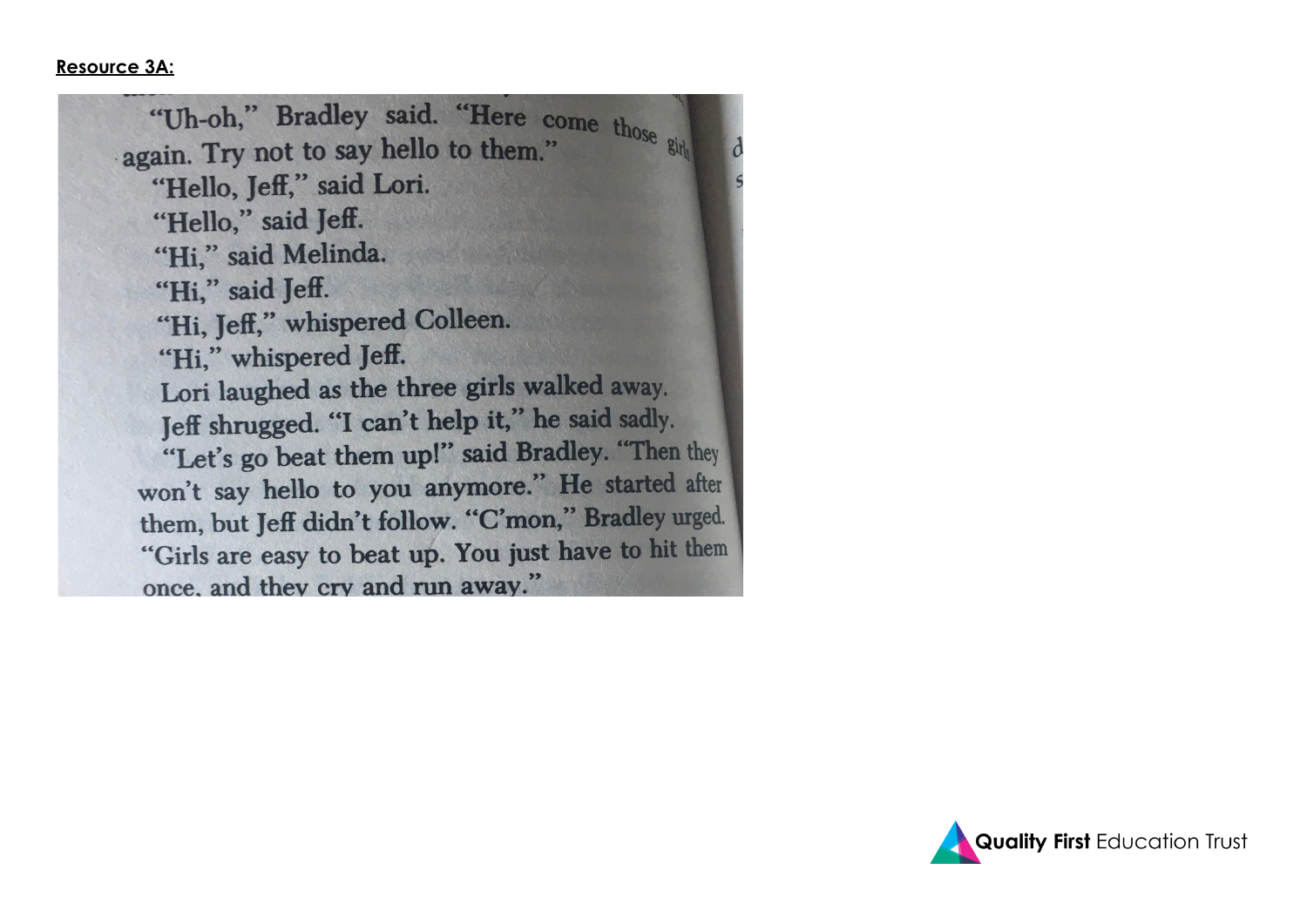#### **Resource 3B: Activity 3B.1**

Using the text above, write a list of 5-6 rules we have for writing speech or dialogue. Remember to check your work against the answer sheet at the bottom of this document.

#### **Activity 3B.2**

#### **Can you correct this piece of dialogue? There are 6 mistakes in total.**

"Not now, said Jeff. "why not?" asked Bradley "Everyone will see us. We'll get in trouble" answered Jeff. "You're right. Let's get them after school." Said Bradley.

# **Activity 3B.3**

Write a conversation, using at least 5 lines of dialogue, between Bradley and Jeff.

This is your starting line:

"Hey Jeff. Why are you hanging out with that lot?" asked Bradley.

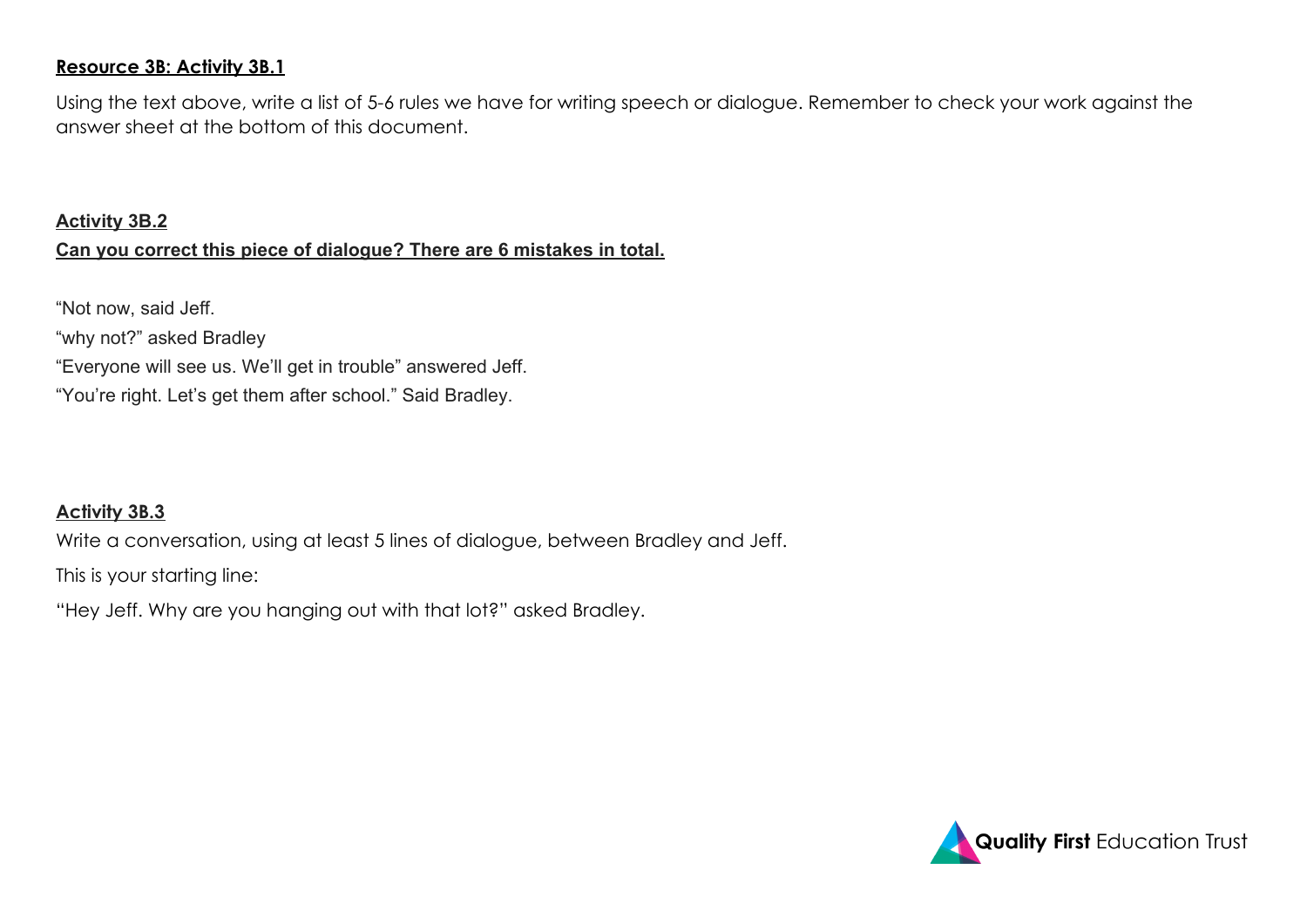#### **Resource 3C: Answers for Resource 3B**

#### **Activity 1 possible answers**

- 1. Each new character's **speech** starts on a new line.
- 2. **Speech** is opened with **speech marks.**
- 3. **The speech** starts with a **capital.**
- 4. The **speech** ends with a **comma, exclamation mark or question mark.**
- 5. After the punctuation (comma, exclamation mark or question mark), you need to close the speech with **speech marks.**
- 6. Write **who said it** and then use a **full stop.**

#### **Activity 2 answers**

"Not now,**"** said Jeff.

"**W**hy not?" asked Bradley.

"Everyone will see us. We'll get in trouble**,**" answered Jeff.

"You're right. Let's get them after school**,**" **s**aid Bradley.

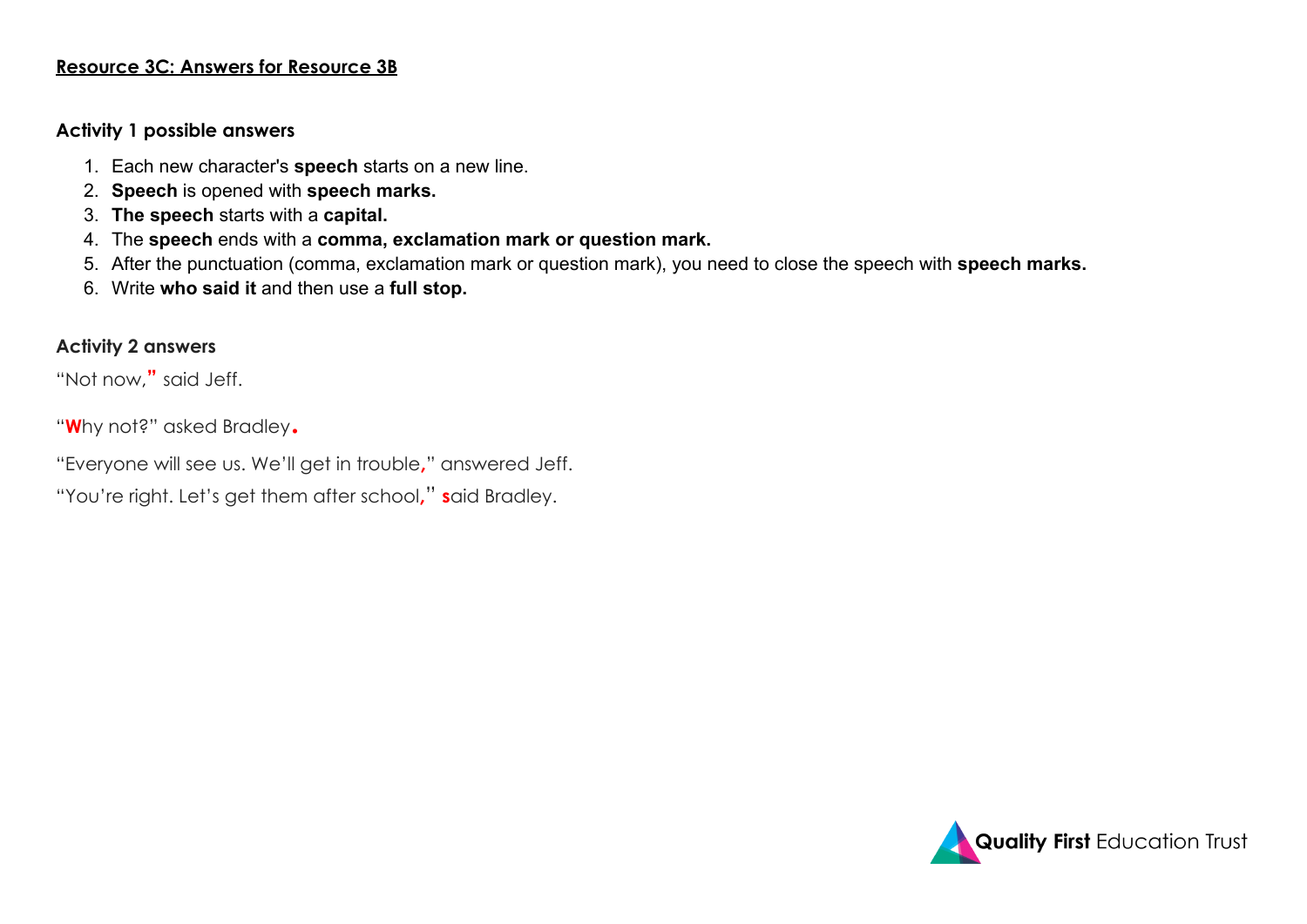#### **Resource 4A: Organising an argument**

Sort the arguments into two columns. The first column is for evidence that shows Jeff was right, and should ditch Bradley, and the second column is for evidence that Jeff was wrong, and shouldn't ditch Bradley. You may want to add some of your own ideas to these columns too.

Challenge: Put the arguments in order of what you think is the strongest argument for and against Jeff ditching Bradley.

| Bradley is glad to finally have a friend.<br>Friendships are really important for<br>people. Children don't just learn off<br>adults. They need to have positive<br>friendships in their lives.                                           | Jeff could teach Bradley to be more<br>polite. For example, he has already<br>taught him that whenever anyone says<br>'hello' it's polite to say hello back to<br>them.              | Bradley suggests doing things that make<br>Jeff uncomfortable; for example, going<br>into the girls' bathroom. Friends should<br>support you and not make you do things<br>that you know are wrong.                                |
|-------------------------------------------------------------------------------------------------------------------------------------------------------------------------------------------------------------------------------------------|--------------------------------------------------------------------------------------------------------------------------------------------------------------------------------------|------------------------------------------------------------------------------------------------------------------------------------------------------------------------------------------------------------------------------------|
| Jeff is a positive influence on Bradley.<br>Bradley is thinking about doing their<br>homework together which shows that he<br>is starting to open up. If Jeff is friends with<br>him, Bradley might start trying harder with<br>his work. | Robbie and the other boys call Jeff<br>'Fishnose'. Are they any better than<br>Bradley?                                                                                              | Bradley once threatened to spit on Jeff<br>and took money off him. He also wants to<br>get into fights with the girls. This is<br>aggressive behaviour and Jeff should<br>play with other children that won't make<br>him be mean. |
| Jeff is a young boy and shouldn't have<br>the responsibility of changing another<br>child's behaviour. That is the responsibility<br>of teachers, counselors and parents.                                                                 | Bradley is really fun, and he shows a lot of<br>kindness when he plays with his toys. If Jeff<br>gives him another chance, then he could<br>have a great, fun, kind friend for life. | Bradley doesn't want Jeff to have other<br>friends. It is important for Jeff to have<br>other friends that share his interests, such<br>as basketball. People shouldn't feel like<br>they can only have one friend.                |
| Bradley told his mum that Jeff had hit him.                                                                                                                                                                                               | Everyone deserves a second chance. If<br>you're kind to people, they are often kind<br>back. It can take time, but it is worth it<br>over all.                                       | Brian and Robbie are rude to Bradley and<br>Jeff joins in. Will they have a negative<br>influence on him?                                                                                                                          |

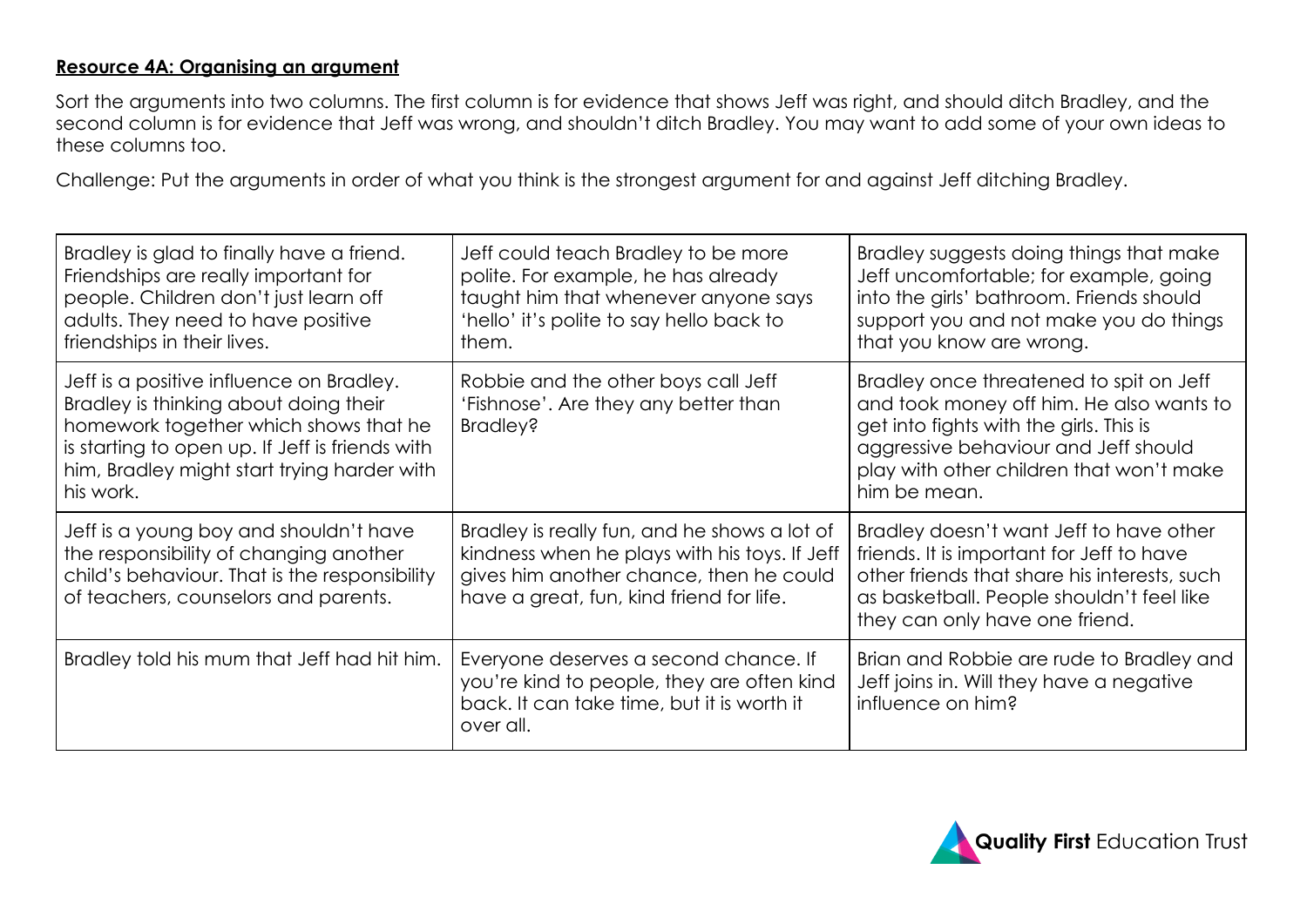# **Resource 5A: Converting informal to formal language**

# **Activity 1**

| Can you match up these informal words to their formal synonyms? |               |  |  |
|-----------------------------------------------------------------|---------------|--|--|
| ditch                                                           | cruel         |  |  |
| mean                                                            | insufficient  |  |  |
| silly                                                           | reject        |  |  |
| job                                                             | positive      |  |  |
| give up                                                         | inappropriate |  |  |
| chance                                                          | profession    |  |  |
| good                                                            | sacrifice     |  |  |
| not enough                                                      | opportunity   |  |  |

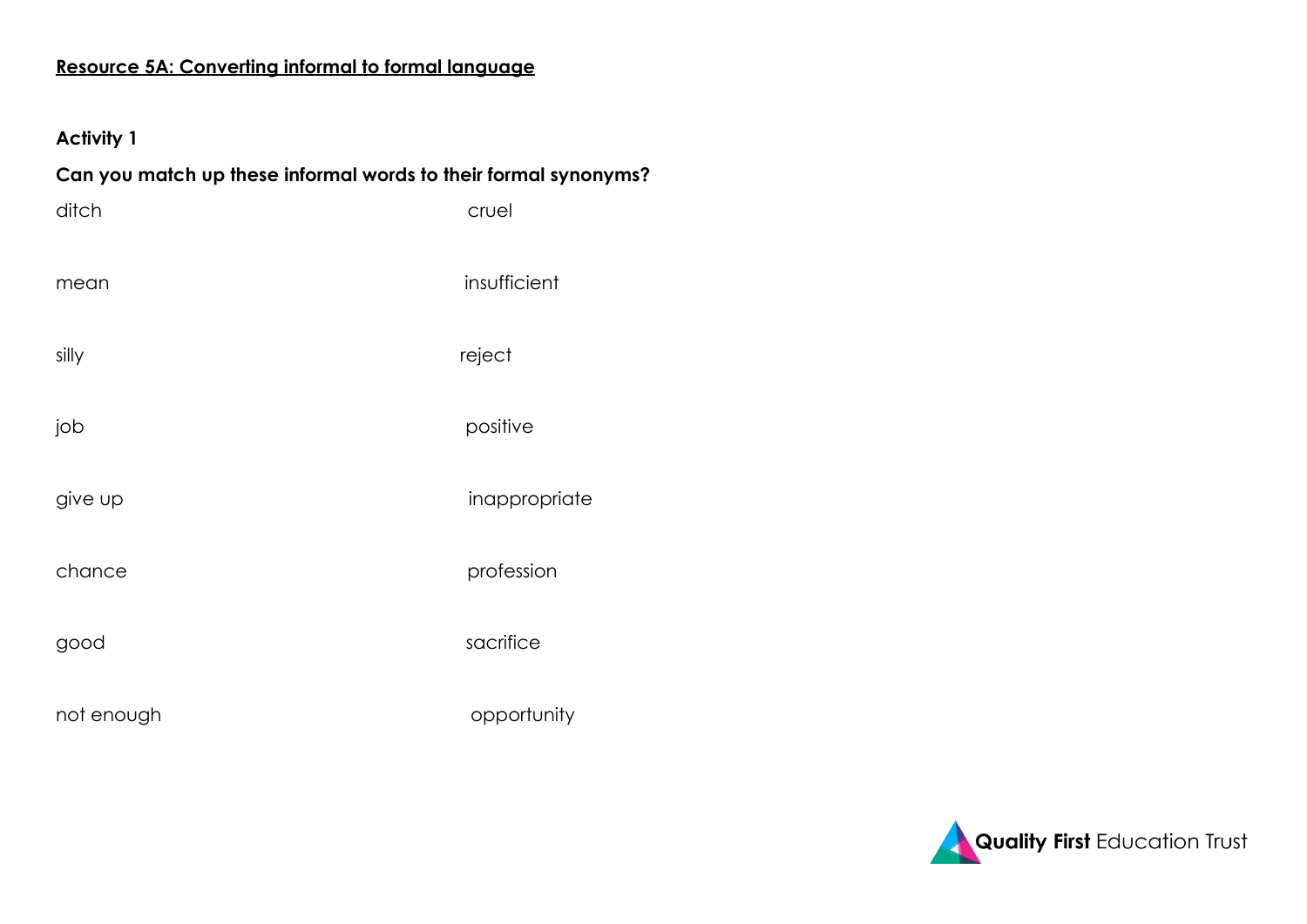# **Activity 2**

# **Can you convert this informal writing into a more formal text? Use the help sheet below and your work from Activity 1 to help you.**

I think Jeff should ditch Bradley because Bradley has been mean to him in the past. Also, he wants to do silly things like going into the girls' bathroom which makes Jeff feel weird. In her job as a counselor, Carla should be helping Bradley and Jeff should give up on their friendship.

But I think he shouldn't ditch him because Bradley deserves a second chance. And Bradley does have a good heart and deep down he wants to do the right thing. And I believe Bradley hasn't had enough good friendships to help him have confidence.

# **Here are 5 help rules to help you to write formally:**

1)Formal writing does not usually use apostrophes for omission; for example, 'would have' instead of 'would've'

2) Formal writing is often written in impersonal language; for example, instead of saying 'I believe' you might say 'Many people believe', 'some people suggest' or 'other people argue that'

3) Formal writing uses formal language- see Activity 1 for examples

4) Formal writing often uses conjunctions to link points. Instead of 'and' or 'also' you can use 'furthermore', 'in addition', or 'moreover' and instead of 'but' you can use 'however', 'on the other hand' or 'in contrast'. Instead of 'because' you can try 'due to the fact that'.